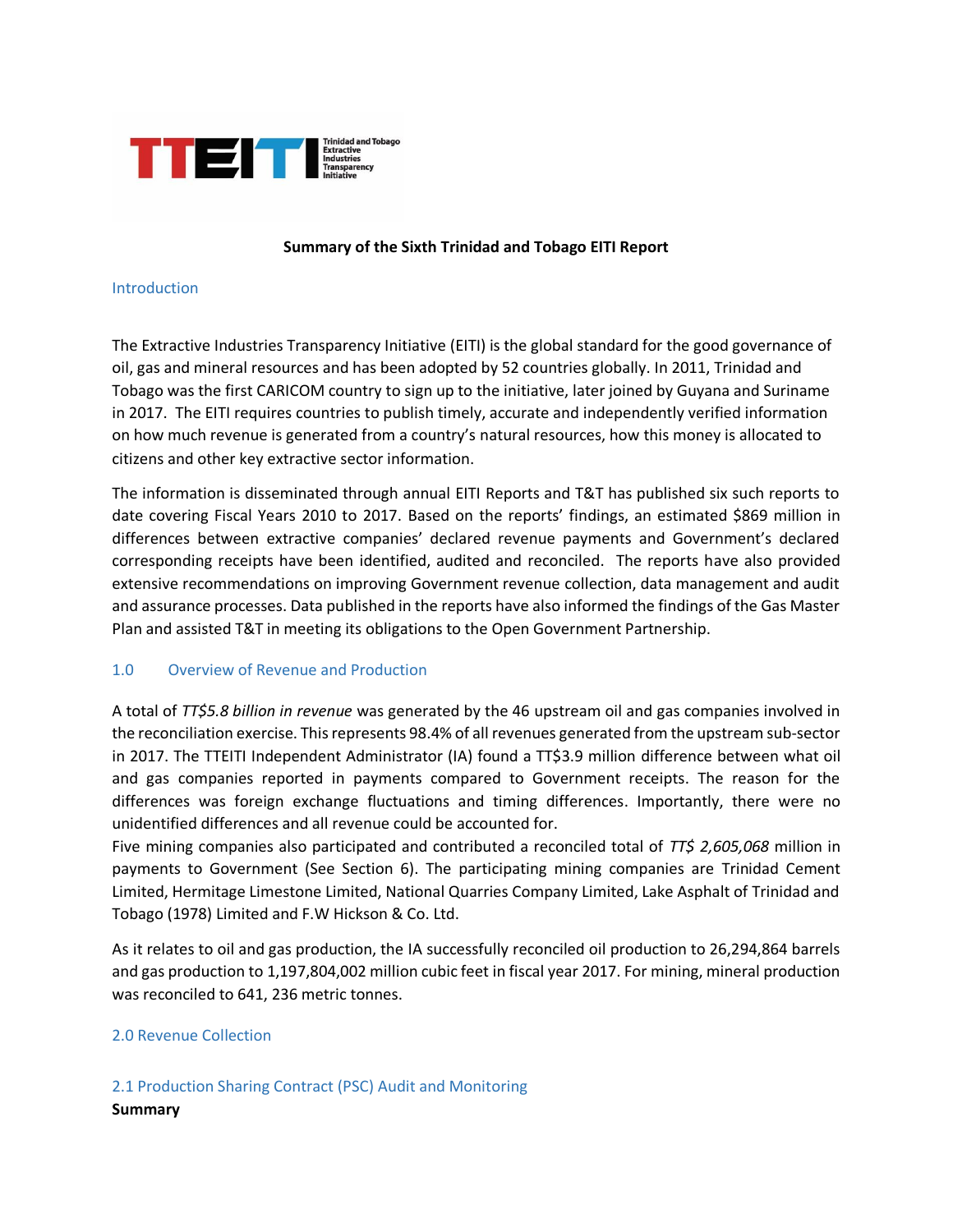- **In** Issues: There are outstanding PSC cost and revenue audits which may result in under collection of revenue and need for a better monitoring system to ensure all PSC obligations are met.
- IA's Recommendation**:** the MEEI should urgently address monitoring systems for PSCs and bring PSC revenue and cost audits up to date.

Production Sharing Contracts (PSCs) specify the various fees, levies and contributions that operators are required pay to the Government. The PSC Audit Unit of the Ministry of Energy and Energy Industries is responsible for monitoring and auditing amounts due and paid by PSC operators. The report highlighted that there are 61 outstanding PSC revenue and 162 outstanding PSC cost audits, excluding PSCs still in the market development phase and those where there has been no activity.

The report notes, "The audits covering the period 2014 to 2017 have identified under reported revenue of US\$ 487,000. Assessments have been raised for this amount but as of the end of December 2018, no money had been received. The audits covering the period 2014 to 2017 have resulted in the permanent disallowance of approximately US\$ 88 million of costs and assessments have been raised for some US\$ 41 million of this; assessments are yet to be raised for the balance."

The IA also proposes several ways to improve the system of reporting PSC payments. These include: compiling a comprehensive list of outstanding PSC payments from the inception of all PSCs; including all amounts due such as profit share and transfer/assignment fees and ensuring reports on PSCs are endorsed by the Permanent Secretary and circulated to senior MEEI staff for review and necessary follow ups on anomalies.

# 2.2 Mining Sector

# **Summary:**

- **In** Issue: There are millions in outstanding royalties due from mining/quarrying companies and a need to issue more licenses and independently verify production from companies operating in the sector.
- **IF A Recommendation: The MEEI should procure drones to help verify production and royalties due** to the State and develop a time bound plan to expedite the licensing process for quarry companies.

According to the report, the most recent data from the Ministry of Energy and Energy Industries (MEEI) shows that at the end of 2018, the Government should have gained TT\$201 million from quarry operators, but only collected TT\$27.3 million. This is largely because of underreporting of mineral production volumes and because of challenges in collecting royalties owed. Correctly recording the volume (or amount) of minerals produced is necessary to determine the amount of royalties owed to the Government. The IA recommends that the MEEI expedites its procurement of drone technology to monitor production, so that royalties may be better assessed and collected.

Another issue raised by the IA focuses on the number of unlicensed operators. Currently, eight (8) quarry operators are licensed and the IA recommends creating a time bound action plan to authorize as many quarry operations as possible. The report states, "There are numerous unlicensed operators, including the government itself (National Quarries Company Limited), and the process of obtaining licenses and permits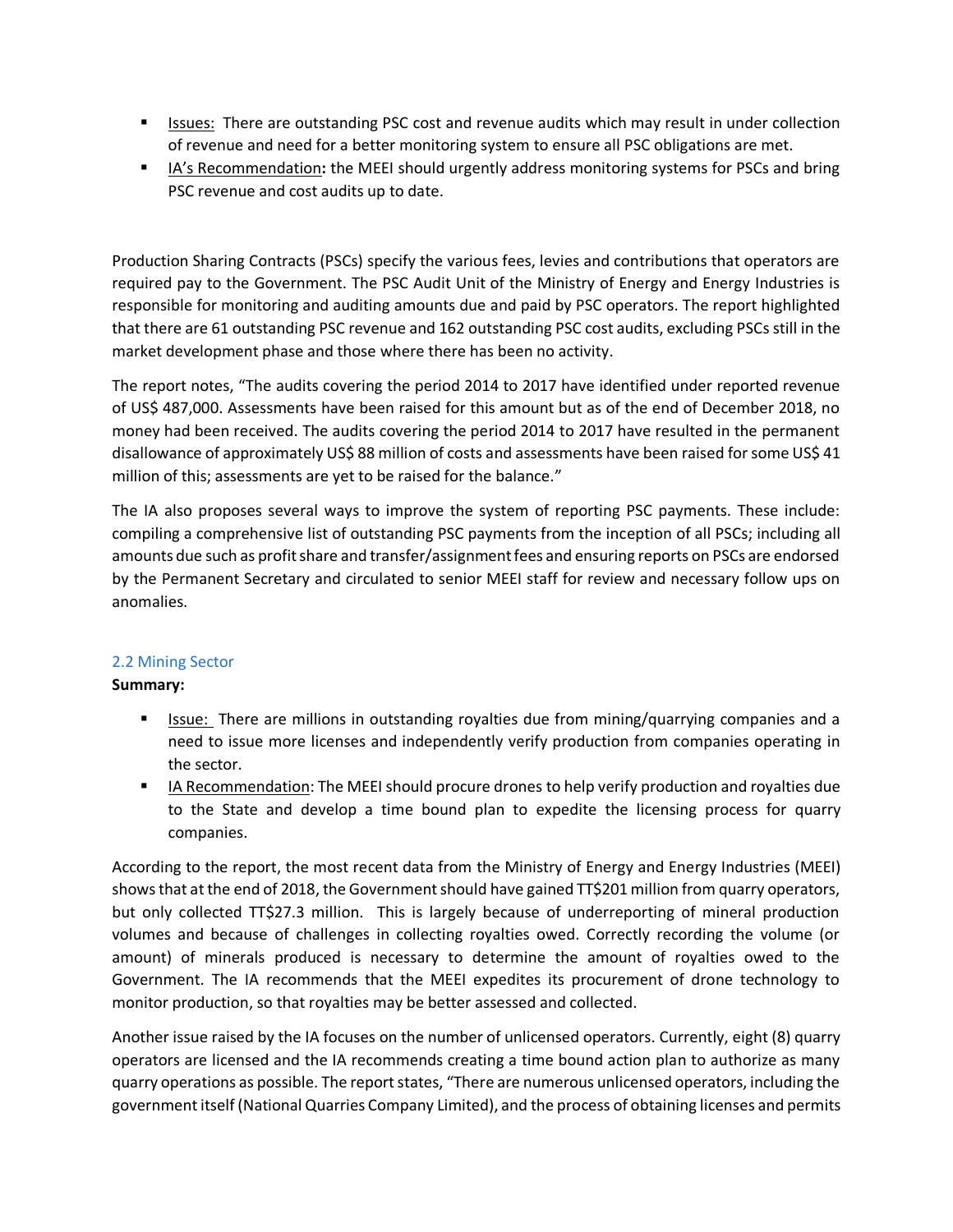is time consuming, due both to the involvement of several agencies in the permitting process and to the response time in the government agencies. Nevertheless, (Government) should ensure that all its SOE mining operations are licensed and permitted in accordance with the law; and should adopt a phased approach, starting with the largest operators, to license and put in place permits covering their mining operations."

# 3.0 Audit and Assurance and Legal Obstacles

# 3.1 SOEs Monitoring

# **Summary:**

- **In** Issue: Some Mining SOEs do not have updated audited financial statements and this has implications for the level of assurance and financial controls environment.
- **IIA Recommendations: the Investment Division should ensure up to date audits for National** Quarries Company Limited (NQCL) and Lake Asphalt of Trinidad and Tobago (LATT) be submitted to the Ministry of Finance (by the end of the 2019).

The IA examined the audit and assurance systems for the participating SOEs (NGC, Petrotrin, NQCL and LATT) and reported where irregularities occurred. The IA reported that financial accounts for mining SOEs are out of date and "NQCL is unable to produce a current balance sheet or quantify the value of royalties due to the government, suggesting a loss of financial control over its activities." The IA recommended that NQCL produce full management accounts as soon as possible and direct as much resources to this activity. The IA also advised the Ministry of Finance's Investment Division to ensure that both NQCL and LATT have approved and published audited financial statements for the year ending 30<sup>th</sup> September 2018 before the end of 2019.

## 3.2 Legal Obstacles to Transparency

## **Summary:**

Issues: The Auditor General has never performed an independent audit of the revenue accounts of the Board of Inland Revenue (MOF- IRD) because of denial of access, despite being mandated under the country's Constitution to be allowed access.

IA Recommendations: Government should remove legal barriers to the audit of MOF-IRD's figures under International Auditing Standards (INTOSAI). In addition, TTEITI to discuss the levels of assurance required in order for the Government to report under international EITI standards (to be included in AG Workplan).

The Auditor General has never performed an independent audit of the revenue accounts of the Board of Inland Revenue (MOF- IRD) because of denial of access, despite being mandated under the country's Constitution to be allowed access.

While the Auditor General is in the position to report under the International Organization of Supreme Audit Institutions (INTOSAI) Standard, the AG does not have access to the records of the Ministry of Finance- Inland Revenue Division (MOF-IRD). This has implications on the levels of assurance over the information reported by the MOF-IRD and makes it difficult to identify ways to increase revenue or improve systems.